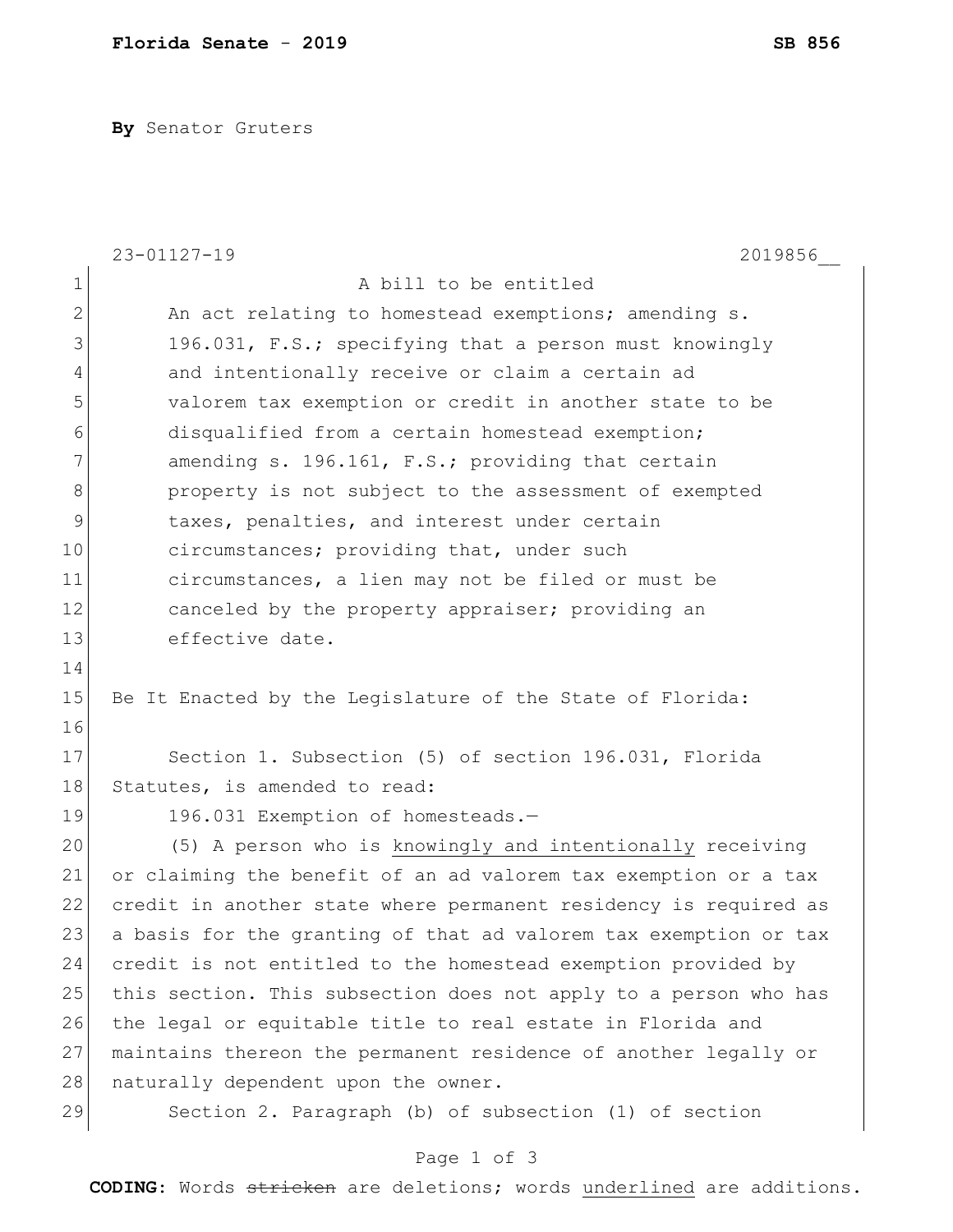23-01127-19 2019856\_\_ 30 196.161, Florida Statutes, is amended to read: 31 196.161 Homestead exemptions; lien imposed on property of 32 person claiming exemption although not a permanent resident. 33 (1) 34 (b) In addition, upon determination by the property 35 appraiser that for any year or years within the prior 10 years a 36 person who was not entitled to a homestead exemption was granted 37 a homestead exemption from ad valorem taxes, it shall be the 38 duty of the property appraiser making such determination to 39 serve upon the owner a notice of intent to record in the public 40 records of the county a notice of tax lien against any property 41 owned by that person in the county, and such property shall be 42 identified in the notice of tax lien. Such property which is 43 situated in this state shall be subject to the taxes exempted 44 thereby, plus a penalty of 50 percent of the unpaid taxes for 45 each year and 15 percent interest per annum, unless the circuit 46 court having jurisdiction over the ancillary administration in 47 this state determines that the person was a permanent resident 48| of this state during the year or years when an exemption was 49 allowed. If the circuit court makes such a determination, a lien 50 may not be filed; or, if filed, the lien must be canceled of 51 record by the property appraiser of the county where the real 52 estate is located. However, If a homestead exemption is 53 improperly granted as a result of a clerical mistake or an 54 omission by the property appraiser, the person improperly 55 receiving the exemption shall not be assessed penalty and 56 interest. Before any such lien under this paragraph may be 57 filed, the owner so notified must be given 30 days to pay the 58 taxes, penalties, and interest.

## Page 2 of 3

**CODING**: Words stricken are deletions; words underlined are additions.